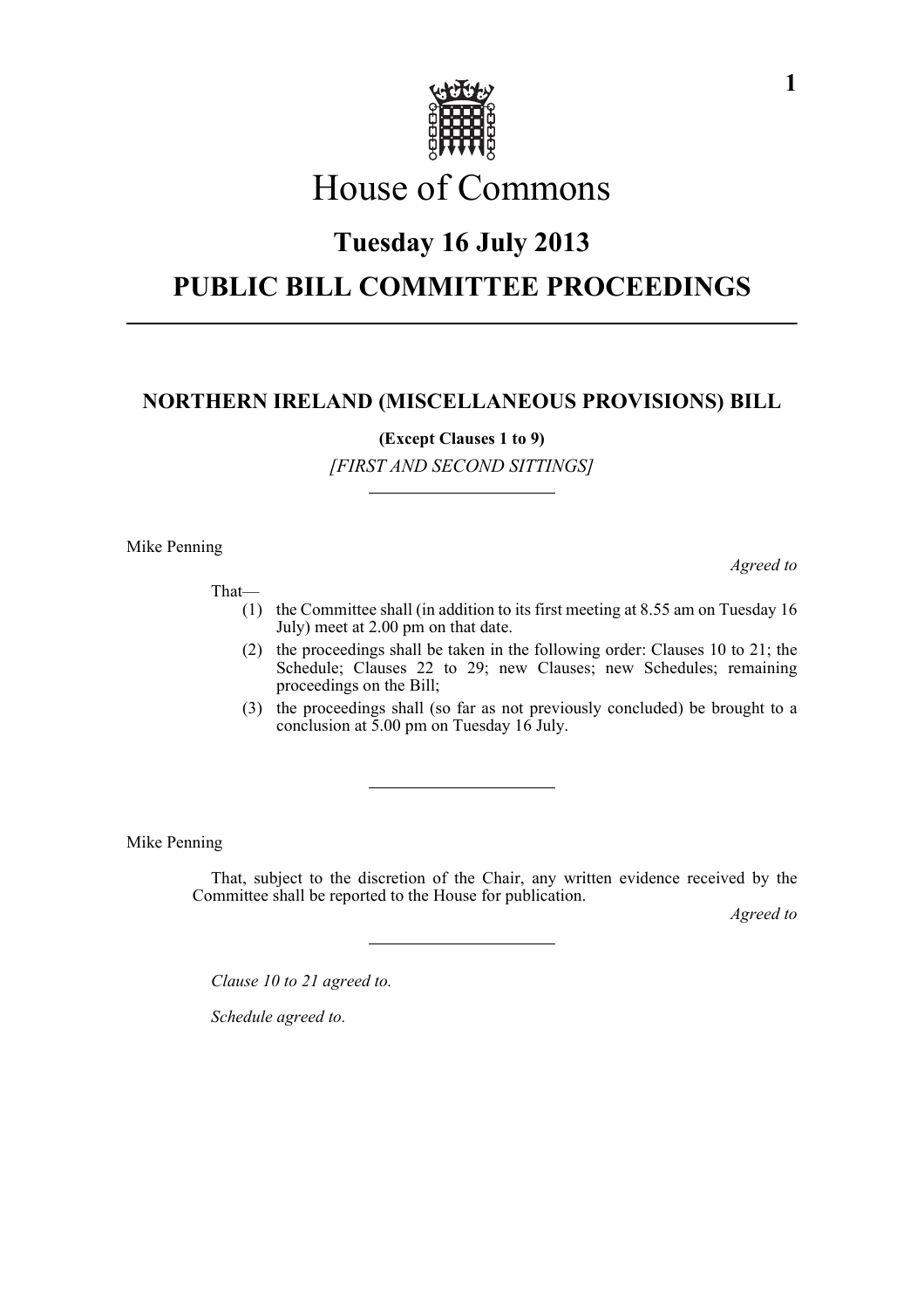Mr Nigel Dodds Dr William McCrea Mr Jeffrey Donaldson Mr Gregory Campbell David Simpson Jim Shannon Ian Paisley Sammy Wilson *Negatived* **1** Clause **22**, page **15**, line **35**, after 'authorities)', insert '— '(a) in subsection (1), after paragraph (d) insert— "(e) between those who are victims and survivors of the conflict and those who are not; and (f) between those who have been members of Her Majesty's armed forces and those who are not.". (b) after subsection (1) insert— "(1A) person is excluded from any benefit arising from this Act by virtue of (1)(e) if that person has been convicted of a serious criminal conviction."  $(c)$  '. Mr Nigel Dodds Dr William McCrea Mr Jeffrey Donaldson Mr Gregory Campbell David Simpson Jim Shannon Ian Paisley Sammy Wilson Naomi Long *Not called* **2** Clause **22**, page **16**, line **3**, at end insert— '(1A) In subsection (5) of that Act insert— ""victim and survivor of the conflict" is defined as— (a) any person who has suffered harm caused by an act related to the conflict in Northern Ireland, for which they are not wholly or partly responsible, that is in violation of the criminal law, (b) any person who provides a substantial amount of care on a regular basis for a person as outlined in paragraph (a), where the harm suffered is a physical or psychological injury. "serious criminal conviction" means a conviction, whether the person was convicted in Northern Ireland or elsewhere, for an offence for which— (c) a sentence of imprisonment of five years or more was imposed, (d) a sentence of imprisonment for life was imposed.".'.

#### Mark Durkan

Clause **22**, page **16**, line **3**, at end insert—

- '(1A) After subsection (2) of section 75 (Statutory duty on public authorities) of that Act insert—
	- " $(2A)$  A public authority shall not interpret its obligations under subsection  $(2)$ in a way that is incompatible with measures taken on the basis of objective need.".

*Withdrawn* **5**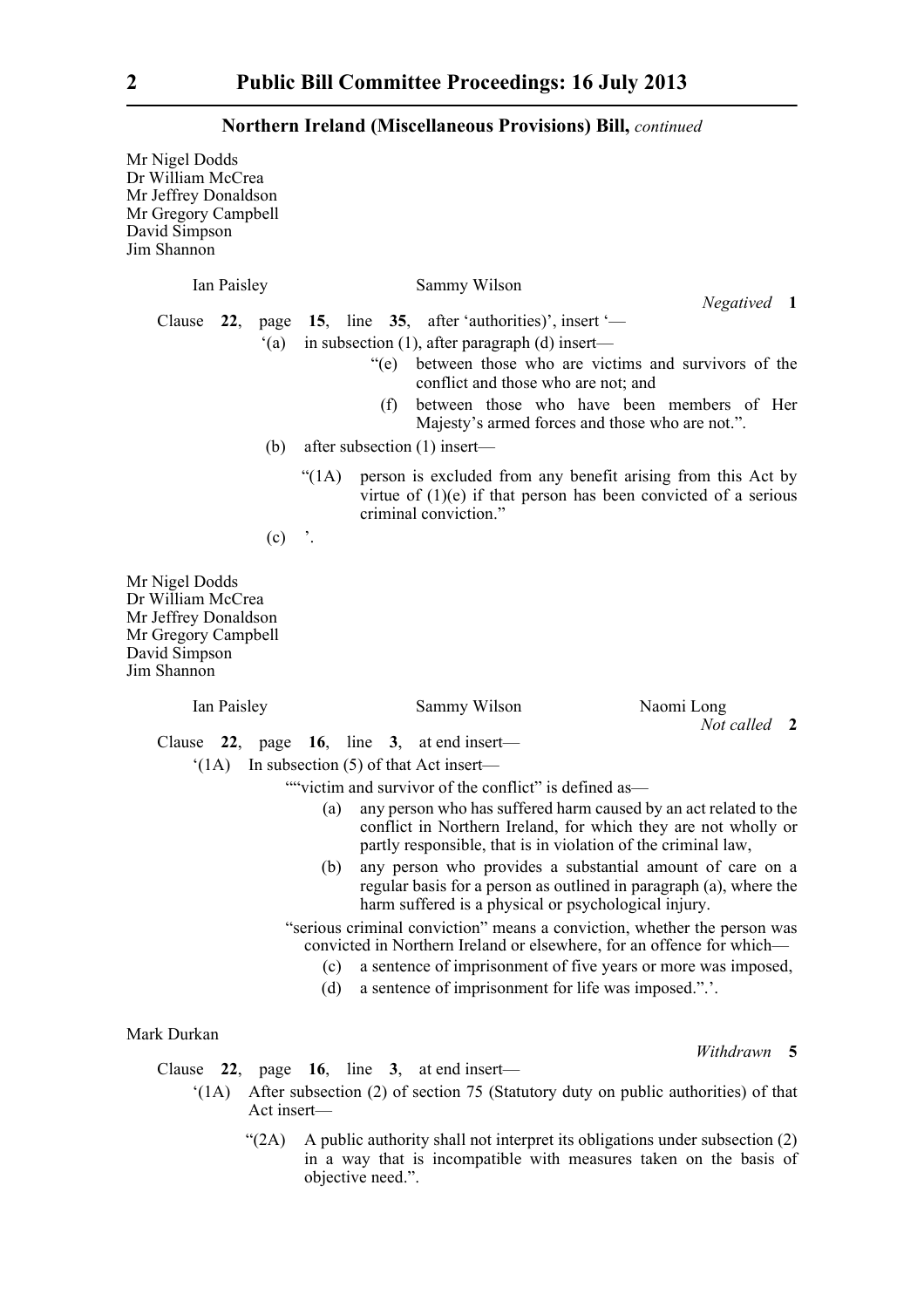(1B) In subsection (5) of section 75 of that Act insert—

"good relations" shall be interpreted in line with international obligations and, in particular, with regard to—

- (e) tackling prejudice, and
- (f) promoting understanding.".'.

*Clause agreed to.*

Naomi Long

*Not selected* **3**

*Not selected* **4**

Clause **23**, page **16**, line **20**, at end insert—

'(8) An order under subsection (4) may not apply to decions about the voting age of persons entitled to vote in elections in respect of the Northern Ireland Assembly and district councils.'.

Naomi Long

- Clause **23**, page **16**, line **26**, at end insert—
	- '(3) In Schedule 2, paragraph 12, of that Act at end insert "but not the voting age of persons entitled to vote in elections in respect of the Northern Ireland Assembly and district councils.".'.

*Clause agreed to.*

*Clauses 24 to 29 agreed to.*

#### *NEW CLAUSES*

*Amendment to British Nationality Act 1981*

Mr Nigel Dodds Dr William McCrea Mr Jeffrey Donaldson Mr Gregory Campbell David Simpson Jim Shannon

Ian Paisley Sammy Wilson

*Not selected* **NC1**

To move the following Clause:—

'After Section 6 of the British Nationality Act 1981 insert—

#### **"6A Acquisition by Persons Born in the Republic of Ireland**

(1) A person born in the Republic of Ireland shall be a British citizen if they give notice in writing to the Secretary of State of their intention to be a British citizen.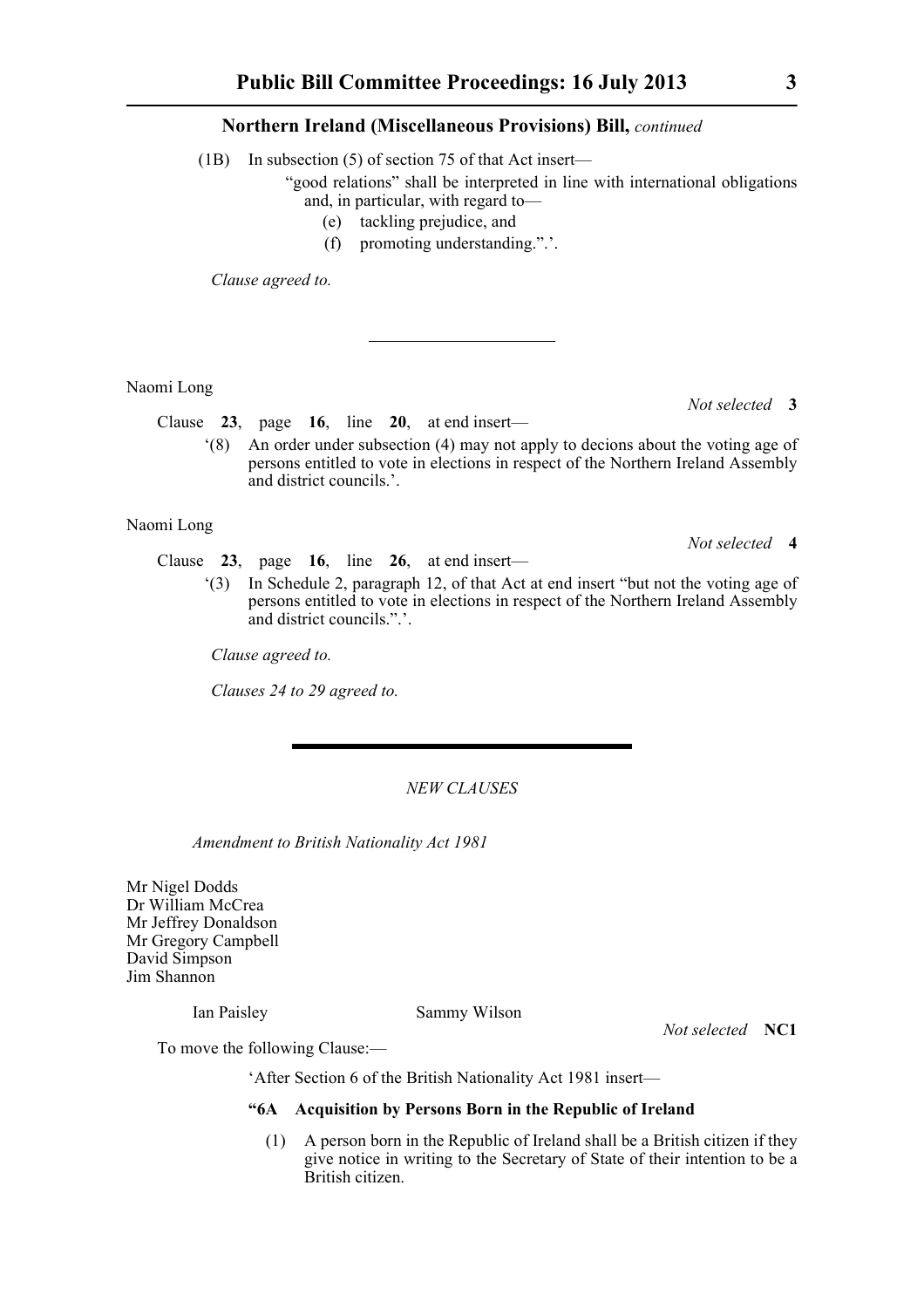- (2) A person giving notice under subsection (1) must certify to the Secretary of State that they intend to revoke their citizenship of the Republic of Ireland.
- (3) The Secretary of State shall by regulations make provision regarding the form of notice given under subsection (1).".'.

*Analysis of PSNI Historical Enquiries Team material*

#### Mark Durkan

To move the following Clause:—

- '(1) If the Secretary of State appoints one or more persons to prepare an analysis of the work of the Historical Enquiries Team of the Police Service of Northern Ireland, any existing provision prohibiting publication of the material to be analysed shall, subject to subsection (2) below, not apply for the purposes of this section.
- (2) No personal information shall be included in the analysis as published without the permission of the person concerned or, if they are dead, of their relatives.'.

*Pledge of Office by First Minister and Deputy First Minister*

Mark Durkan Ms Margaret Ritchie

*Withdrawn* **NC3**

To move the following Clause:—

'After section 16A(9) of the Northern Ireland Act 1998, there shall be inserted—

"(9A) The First Minister and Deputy First Minister shall each make their pledge of office orally in full at a sitting of the Assembly.'.

*Cross-community election of First Minister and Deputy First Minister*

Mark Durkan Ms Margaret Ritchie

*Not called* **NC4**

To move the following Clause:—

'In section 16A of the Northern Ireland Act 1998 (Appointment of First Minister, Deputy First Minister and Northern Ireland Ministers following Assembly election)—

*Withdrawn* **NC2**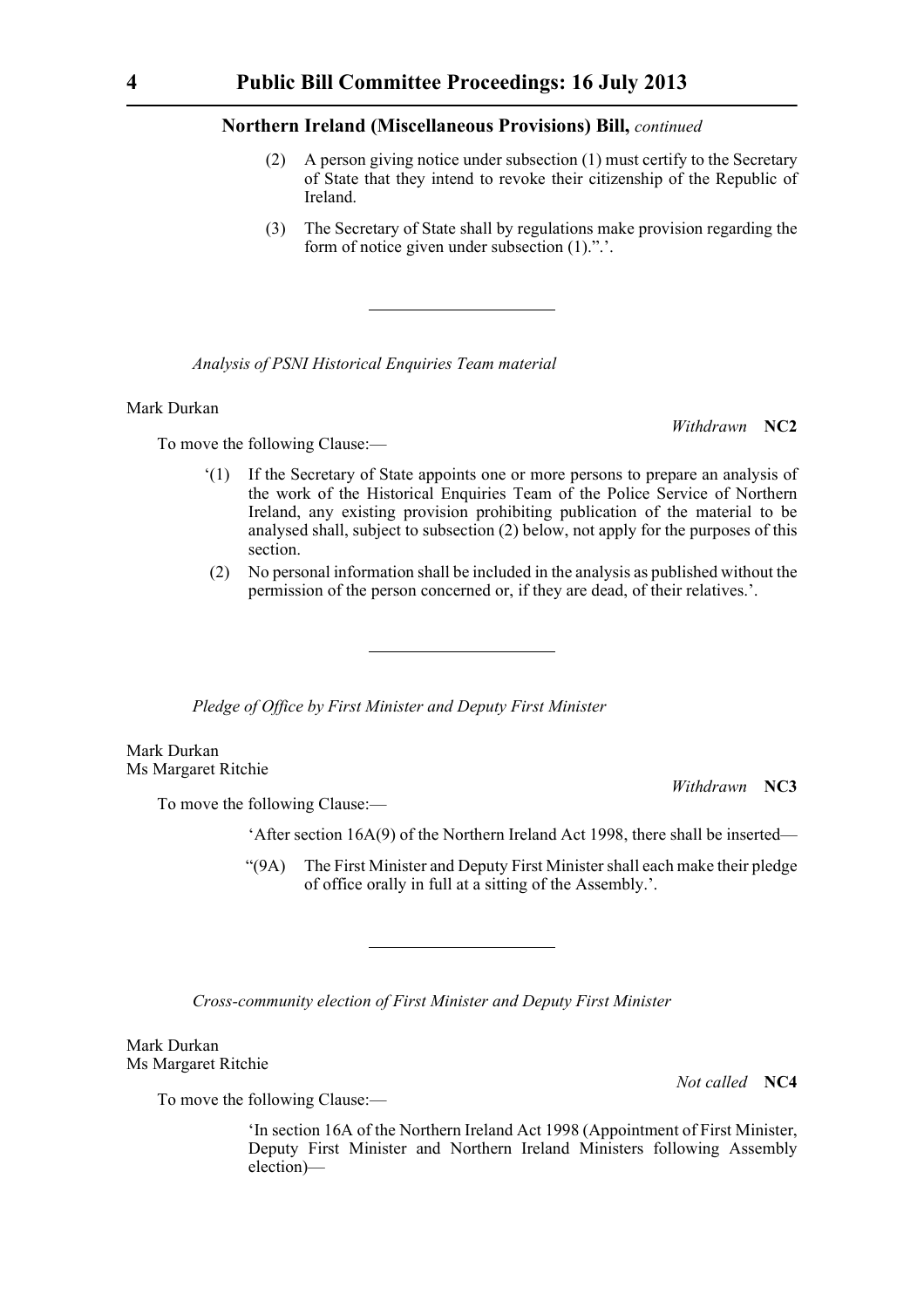- (a) subsections (4) to (7) and (9) (which relate to the appointment of the First Minister and Deputy First Minister) shall cease to have effect;
- (b) after subsection (3) there shall be inserted—
	- "(4) Each candidate for the office of First Minister or Deputy First Minister must stand for election jointly with a candidate for the other office.
	- (5) Two candidates standing jointly shall not be elected to the two offices without the support of a majority of the members voting in the election, a majority of the designated Nationalists voting and a majority of the designated Unionists voting.
	- (6) The First Minister and the Deputy First Minister—
		- (a) shall not take up office until each of them has affirmed the terms of the pledge of office; and
		- (b) subject to the provisions of this Part, shall hold office until the conclusion of the next election for First Minister and Deputy First Minister.".
- (c) in subsection  $(3)(b)$  the reference to subsections  $(4)$  to  $(7)$  shall be replaced by a reference to subsections (4) to (6).'.

*Reduction in voting age to be a reserved matter*

#### Mark Durkan

To move the following Clause:—

*Withdrawn* **NC5**

'In Schedule 3 (Reserved matters) to the Northern Ireland Act 1998, after paragraph 7 insert—

"7A The alteration to any age between 16 and 18 of the minimum voting age for elections to the Assembly or local government elections in Northern Ireland.".'.

*Annual report on activity relating to Northern Ireland's past*

#### Mark Durkan

*Not called* **NC6**

To move the following Clause:—

- '(1) The Secretary of State shall lay a report before Parliament in respect of each year as soon as possible after the end of the year to which it relates.
- (2) The Secretary of State may appoint a person or persons to produce the report required under subsection (1).
- (3) A report laid under subsection (1) shall contain in relation to the year to which it relates—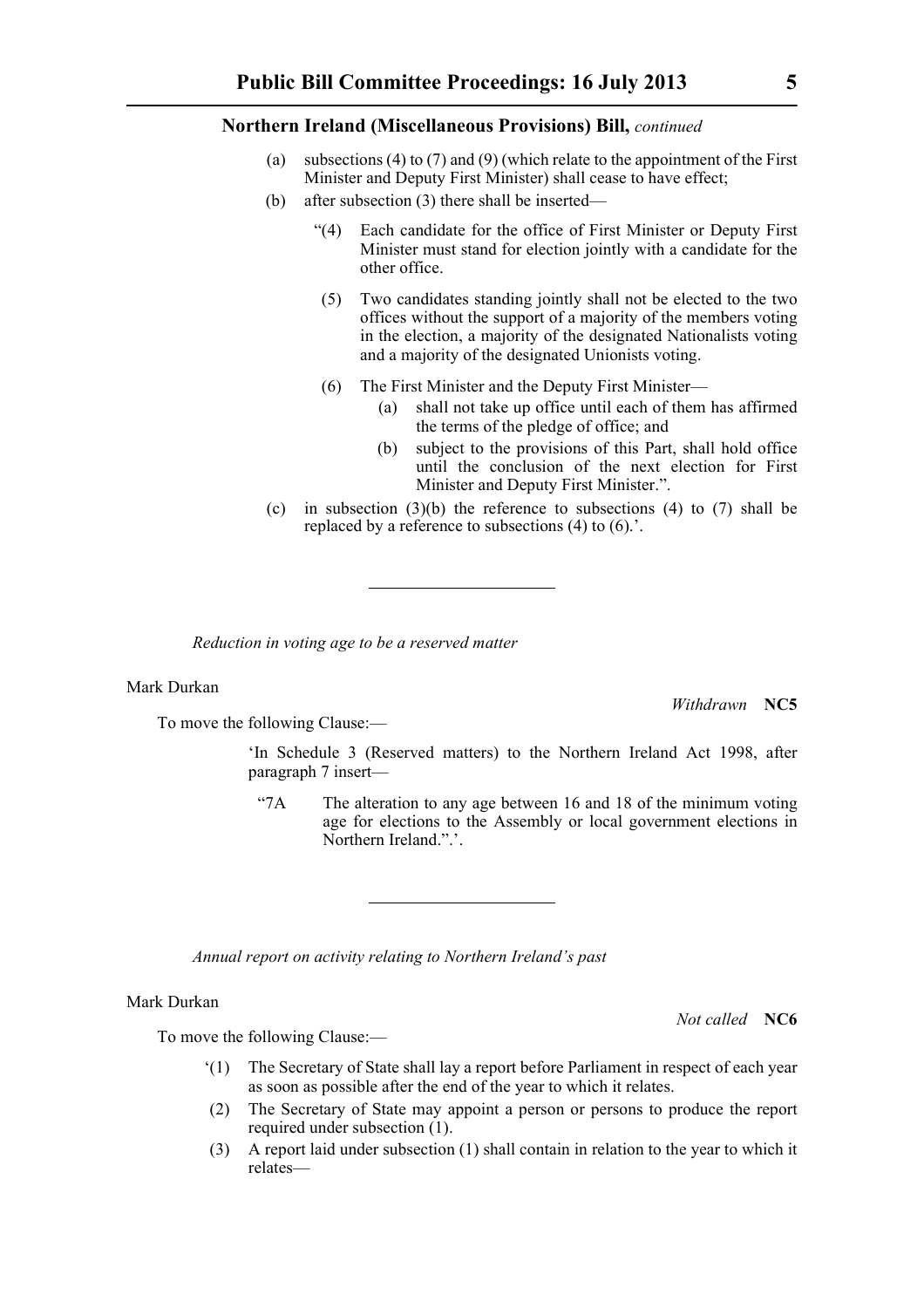- (a) a summary of the work of the Historical Enquiries Team of the Northern Ireland Police;
- (b) a summary of the work of the Police Ombudsman for Northern Ireland insofar as it relates to Northern Ireland's past;
- (c) a summary of the work of other public bodies which, in the opinion of the Secretary of State, relates to Northern Ireland's past;
- (d) a summary of responses made by Her Majesty's Government or any other Government or body to any of the work covered by the report; and
- (e) a clear indication where the findings of any work summarised in the report contradict remarks recorded in the Official Report of the House of Commons or House of Lords, especially by a Minister of the Crown.
- (4) After a report under subsection (1) has been laid before Parliament the Secretary of State shall provide a statement to Parliament which shall contain references  $to$ -
	- (a) the comparative standard of enquiries conducted by the Historical Enquiries Team during that year;
	- (b) the progress made during the year in dealing with Northern Ireland's past;
	- (c) any apologies that have been given by any Government or public body in relation to the work summarised in the report; and
	- (d) any other relevant issues or concerns as they relate to Northern Ireland's past.
- (5) Any existing provision prohibiting publication of the material to be summarised under subsection (2)(a) shall, subject to subsection (6) below, not apply for the purposes of this section.
- (6) No personal information shall be included in the report as laid before Parliament without the permission of the person concerned or, if they are dead, of their relatives.'.

*Petitions of concern*

#### Mark Durkan

To move the following Clause:—

*Withdrawn* **NC7**

- '(1) In section 42 of the Northern Ireland Act 1998 (Petitions of concern), omit subsection (3) and insert—
	- "(3) When a petition of concern is lodged against a measure, proposal or a decision by a Minister, Department or the Executive ("the matter"), the Assembly shall appoint a special committee to examine and report on whether the matter is in conformity with equality and human rights requirements, including the European Convention on Human Rights and any Bill of Rights for Northern Ireland.
	- (4) A committee as provided for under subsection (3) may also be appointed at the request of the Executive Committee, a Northern Ireland Minister or relevant Assembly Committee.